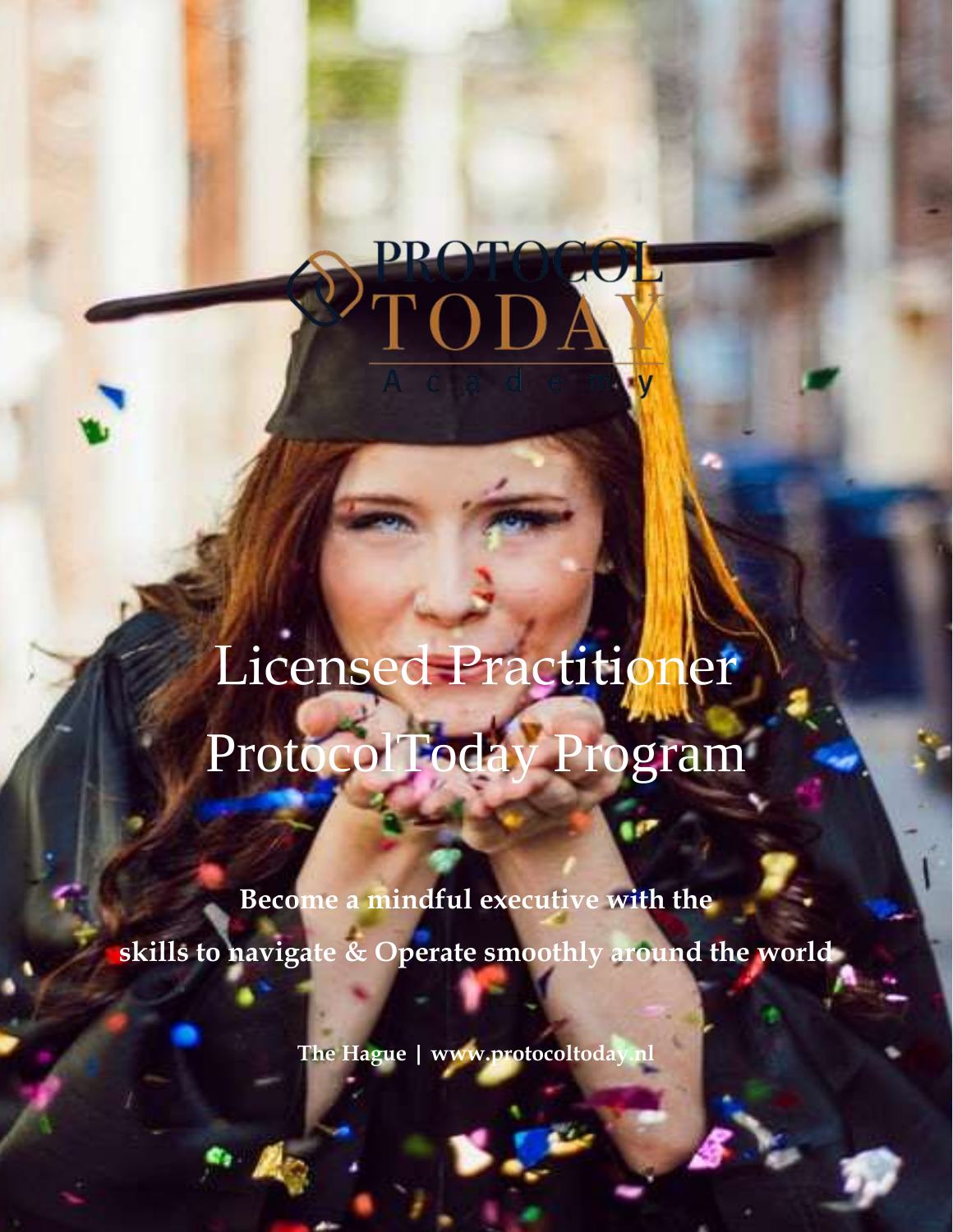*We train and equip you with the capabilities to empower local leaders*

*& managers to operate around the globe.*

### **Why Become a ProtocolToday Licenced Practitioner?**

*Bringing global mindset skills to local leadership*

ProtocolToday, The Hague, The Netherlands, enables organisations, embassies, companies, and individuals to meet the needs and expectations at national and international stages in public and private sectors. Our training programs allow your staff to represent themselves and the organisation with excellence and distinction.

### **Our programs and services are designed to share tailored information and "bridge" gaps**.

### **The services and Value of our programs**

We are specialised in business etiquette, business protocol, diplomatic protocol, cultural intelligence, and soft power skills. We train executives to use soft and hard power in profit, non-profit, public, and government worldwide. We enable them to feel comfortable dealing with people from different backgrounds worldwide through our training program.

# ProtocolToday Licenced Practitioner Program (PLP-21-5-P)

### Global Mindset Skills (GMS – 5)

### **Global Mindset Skills to manage across cultures**

The world of work and business is changing rapidly, and many more changes are expected in the coming decades. Local companies are becoming more global, and local executives are working to an increasing extent with foreign companies, international colleagues, and stakeholders (business partners, clients, agents, employees, and others). Simultaneously, organisational structures are becoming less hierarchical, process-

oriented, and diverse and are driven by collaborative cooperation and co-creation abilities.

The impact of the ongoing internationalisation requires entrepreneurs, consultants, businesses, government, and other professionals to have a global mindset, e.g. the skills to interact and navigate across cultures in a smooth the way for cooperative and productive performances.

#### **Global Mindset Leaders have:**

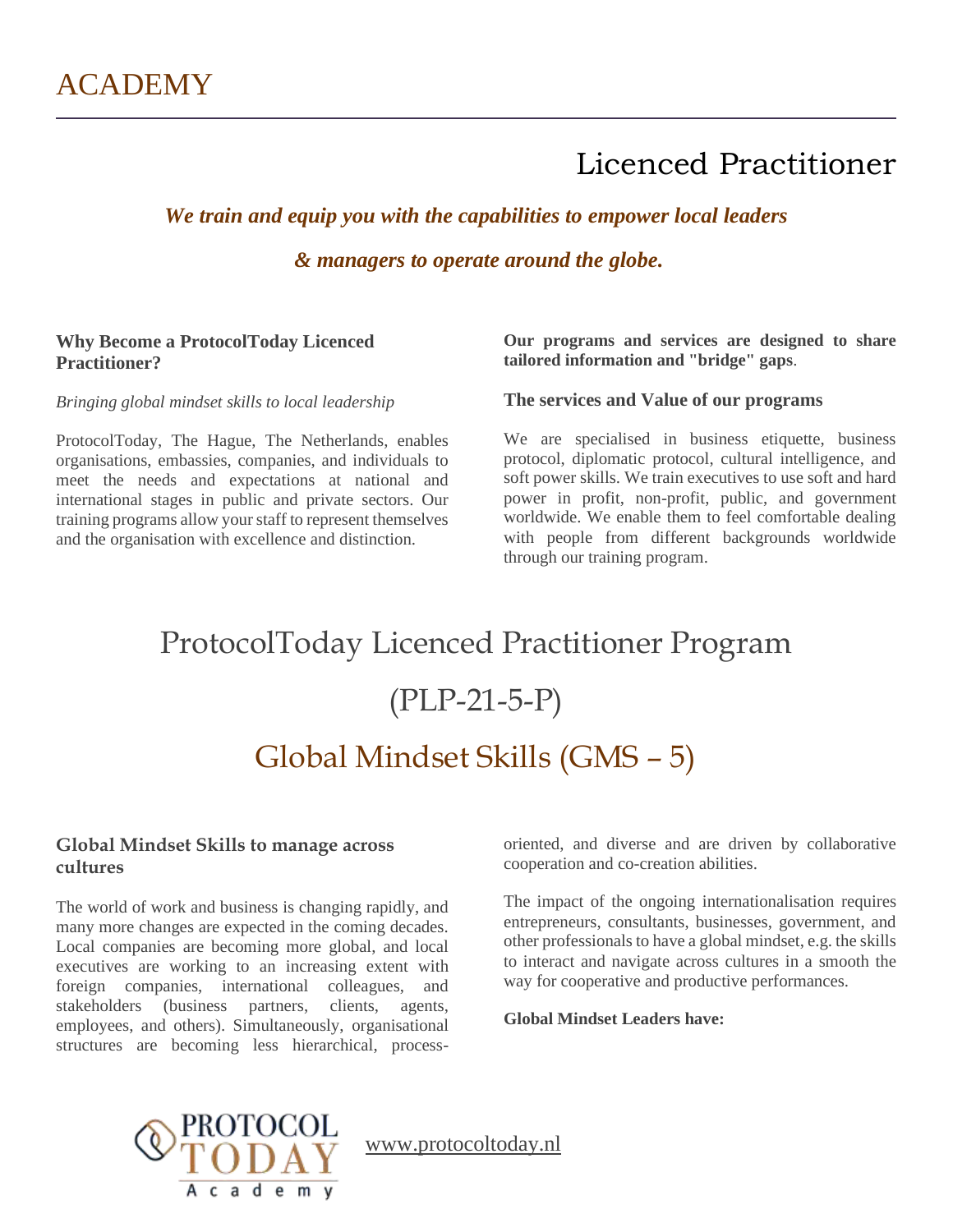- Cosmopolitan outlook: an understanding of cultures, political and economic systems in other countries and how global systems work;
- Mindfulness skills: Passionate about diversity and ability to deal with multicultural people and build trusting relationships with people from different backgrounds.
- Should know about the application of protocol, handle and be aware of the sensitivities when seating representatives and other guests, navigate a formal dinner or a social networking event, handle writing communication, and be mindful of different cultures.

# ProtocolToday Licensed Practitioner Programs & Requirements:

### **Five days training programs, incl. Cases & assessments;**

### **To Maintain a PTA license, the licensee has to:**

- GMS-01 PTA Qualified Trainer;
- GMS-1 International Business Etiquette;
- GMS-3 International Business Protocol;
- GMS-4 International Cultural Intelligence;
- GMS-7 Dine like a Diplomat.

### *After training, participants will:*

- Demonstrate understanding of the content of masterclasses;
- Demonstrate facilitation skills through capstone assessment;
- Deliver training program and write self-evaluation report for review, evaluation & feedback;

### *Successful participants will:*

- Receive official PTA Licensed Practitioner Certificate;
- Be listed as PTA Licensed Practitioner on ProtocolToday.
- Deliver at least one training program per year
- Submit a self-reflection report;
- Participate in ProtocolToday refreshment programs.

### **Who Should Attend**

- Existing trainers and coaches working with executives, managers, professionals, government officials, and others;
- Consultants in image consulting, business etiquettes, and others;
- Protocol professionals seeking to advance and upgrade their professional credentials;
- Individuals who wish to start their own protocol  $\&$ etiquette training business;
- Educators and professional corporate trainers and coaches;
- Executives are working in the private and public sectors.

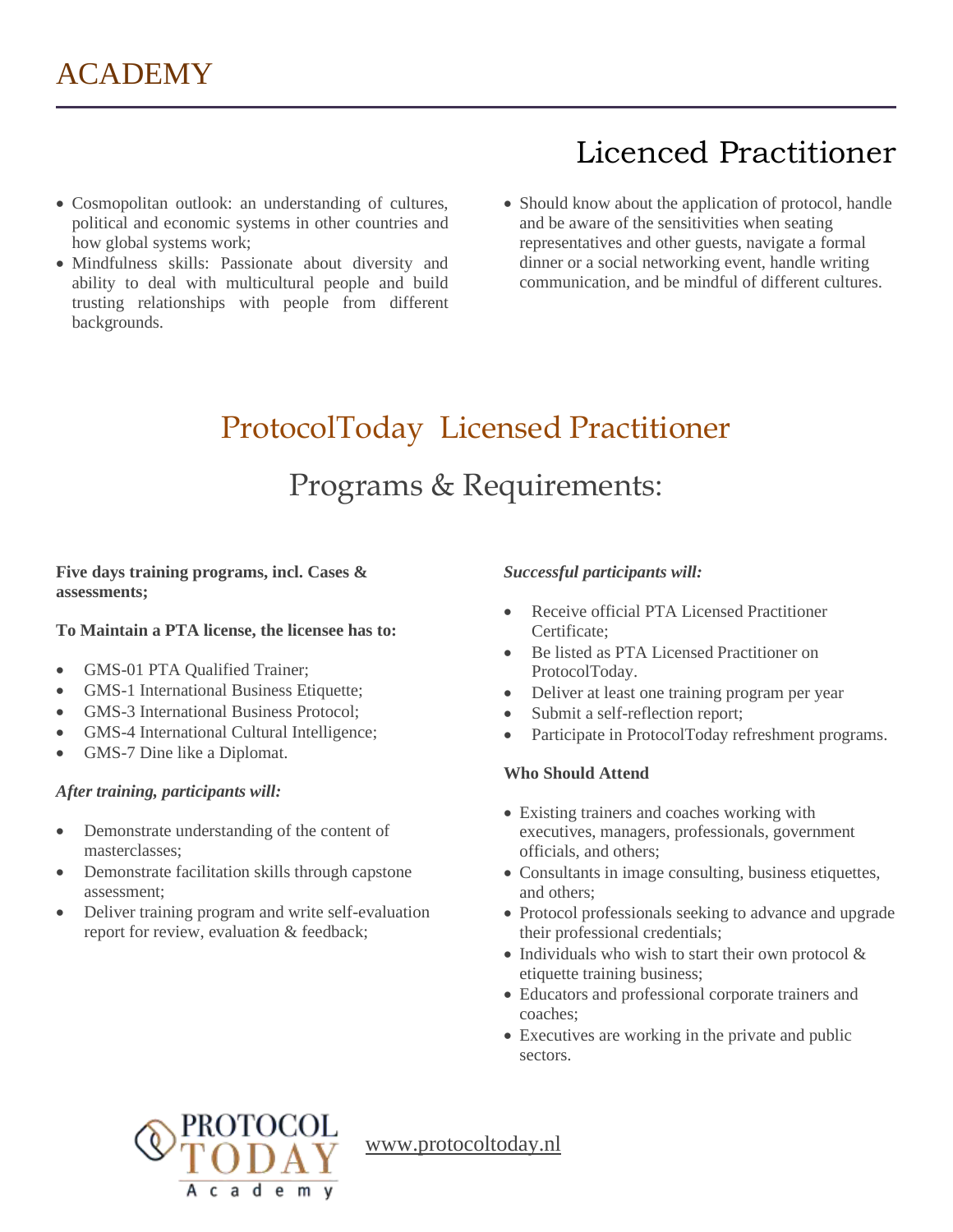### Structure & Didactics

### **Learn Today & Practice Today!**

The PTA Licenced Practitioner Program is a 5 day program concluded with an integrated (personalised) assessment. It is delivered at EQF 7 level (EU Qualifications Framework, master level) and is based on the five Dublin descriptors (EU criteria for Higher Education).

PTA moderators consist of internationally experienced academics and professionals with a solid national and international business background, global relations, and protocol. They are competent in connecting concepts and protocol to the daily practice of (international) directors, managers, and executives and can support this through their extensive global network and international references.

#### **Teaching/ Learning**

Teaching/learning takes place based on the Action Learning Model. This learning concept requires the active and interactive participation of participants. In a logical sequence, several topics are discussed through integrating theory, cases, and assignments, enabling participants to develop a sound understanding of the underlying concepts and share experiences.

Participants will receive a syllabus in advance to prepare themselves for the program. The program includes in-between assessments enabling you to process the learning matters in a personalised way.

#### **Assessment**

- Demonstrate understanding of the content of masterclasses;
- Demonstrate facilitation skills through capstone assessment;
- Deliver training program and write selfevaluation report for review, evaluation & feedback.

#### **Certification**

- Successful participants will receive the Licensed Practitioner Certificate from ProtocolToday;
- Successful participants can opt to become a ProtocolToday Licensed Practitioner and deliver the program in an agreed territory.

### **Participation**

The Masterclass programs can be delivered online or in-class in any city worldwide.

#### **It includes:**

- Total program;
- Action learning method;
- Digital reading material;
- Personalised evaluation;
- Certification by ProtocolToday. EQF 7 levels of ProtocolToday Academy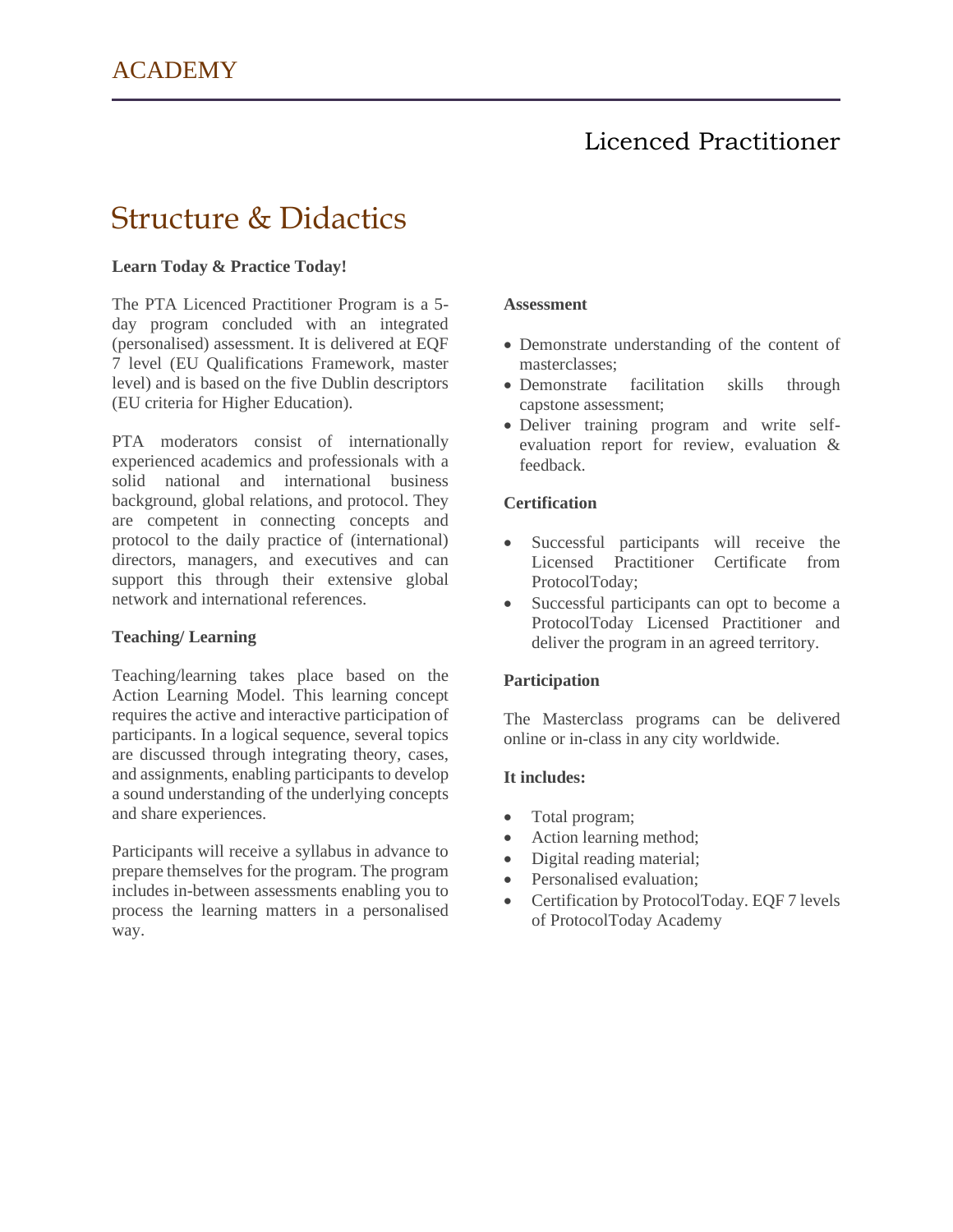### PTA Licensed Practitioners will be able to deliver:

As a PTA, Licensed Practitioner will be entitled to market and provide the following masterclasses in the designated geographical area and the below-targeted participants.

#### **Masterclass**

- GMS-1 International Business Etiquette;
- GMS-3 International Business Protocol;
- GMS-4 International Cultural Intelligence;
- GMS-7Dine like a Diplomat.

### **Target Participants**

❖ **Business Professionals:** Entrepreneurs, Consultants, Business Development Professionals, Directors, Managers& Executives, Executives working in the

private and public sector, Bank managers and executives,

- ❖ **Executives & Professionals**: National & Local Government's Officials, City Marketing & Investments Promotion Executives, International Organizations Staff;
- ❖ **Professionals active in the Hospitality & Tourism Industry;**
- ❖ **Protocol and communication officers:** VIP managers, PR consultants; Individuals interested in the international protocol;
- ❖ Meeting & special events professionals,
- ❖ Human relation profession,
- ❖ Students of International Relations.

### General Program Content

### (GMS-00) **Become a PTA Qualified Trainer**

The PTA coaching concept is based on moving from learning to performance. It is designed to enable you, as a trainer, to successfully deliver business and performance impact in your role as trainer and consultant.

### **Key topics include:**

• PTA coaching model: Mental model for performance coaching;

- Designing roadmaps: Aligning mission, objectives, and deliverables;
- Designing work processes to support a performance approach;
- Self-awareness: Identity/use your natural strengths;
- Coaching competencies and dimensions;
- Management of expectations: Identify & quantify individual needs and identify where and how you will process them;
- Learning & performance environment: an open, flexible, supportive and confident environment;
- Professional aspects: Coaching ethics and standards;
- Pedagogical & didactical aspects: Active listening, asking open questions, Socratic approach, effective

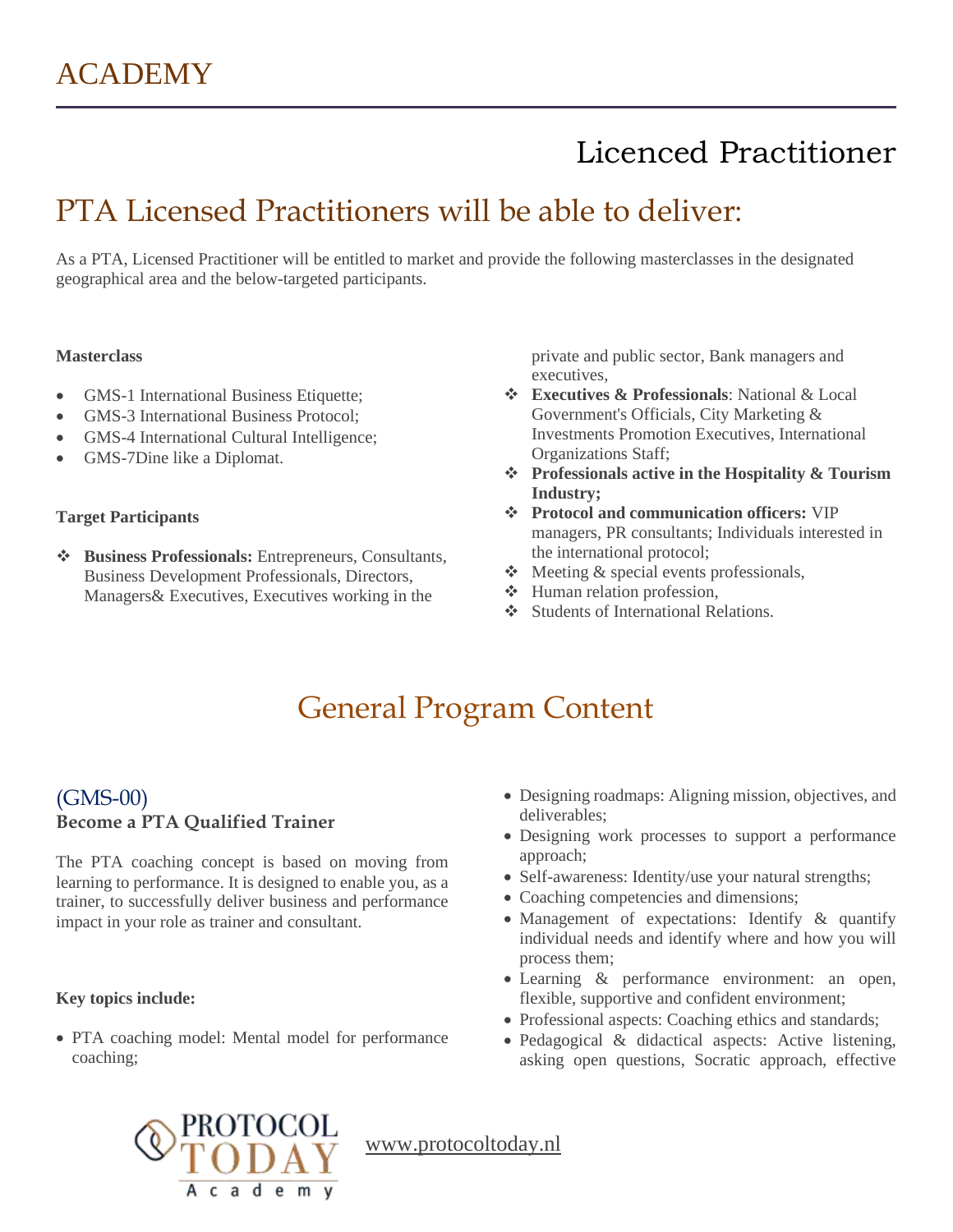dialogues, multiple learning tools (explanation of concepts, questions, assignments, peer discussions, etc.) and feedback technique

### (GMS-1)

### **International Business Etiquette**

Relations in business and social domains are more accessible if the concerned individuals are perceived as trustworthy, respectable, and have proper business etiquette. To achieve a professional image, executives need to understand different personalities, nationalities, cultures, and the associated Etiquette and manners. The three components of business etiquette (appearance, communication, and behaviour) are at the core of this masterclass. Interactions, such as polite greetings, courteous conversations, and active listening, have an important impact on how others perceive you. Knowing how to make a great first impression, dress appropriately, read body language, etc., helps you present yourself in an impactful way.

### **Key topics include:**

- Importance of business etiquette and the three most important components;
- The professional image you want to transmit;
- Dress appropriately, personal style and its influence on your communication;
- High-level officials events business & diplomacy, formal and semi-formal dress;
- International dress code:
- Dress-code in the Middle East and Japan;
- Introducing clients, colleagues and VIPs' in a business context;
- International forms of greetings;
- Forms of greetings in Japan;
- Forms of greetings in the Middle East;
- The power of a personal presentation (elevator pitch);
- Give the first impression with impact and content with influence; The power of Verbal – not verbal communication, Business cards, Online Etiquette, Verbal & Not verbal communication during business meetings;
- The ability to handle networking events  $&$  receptions with influence.

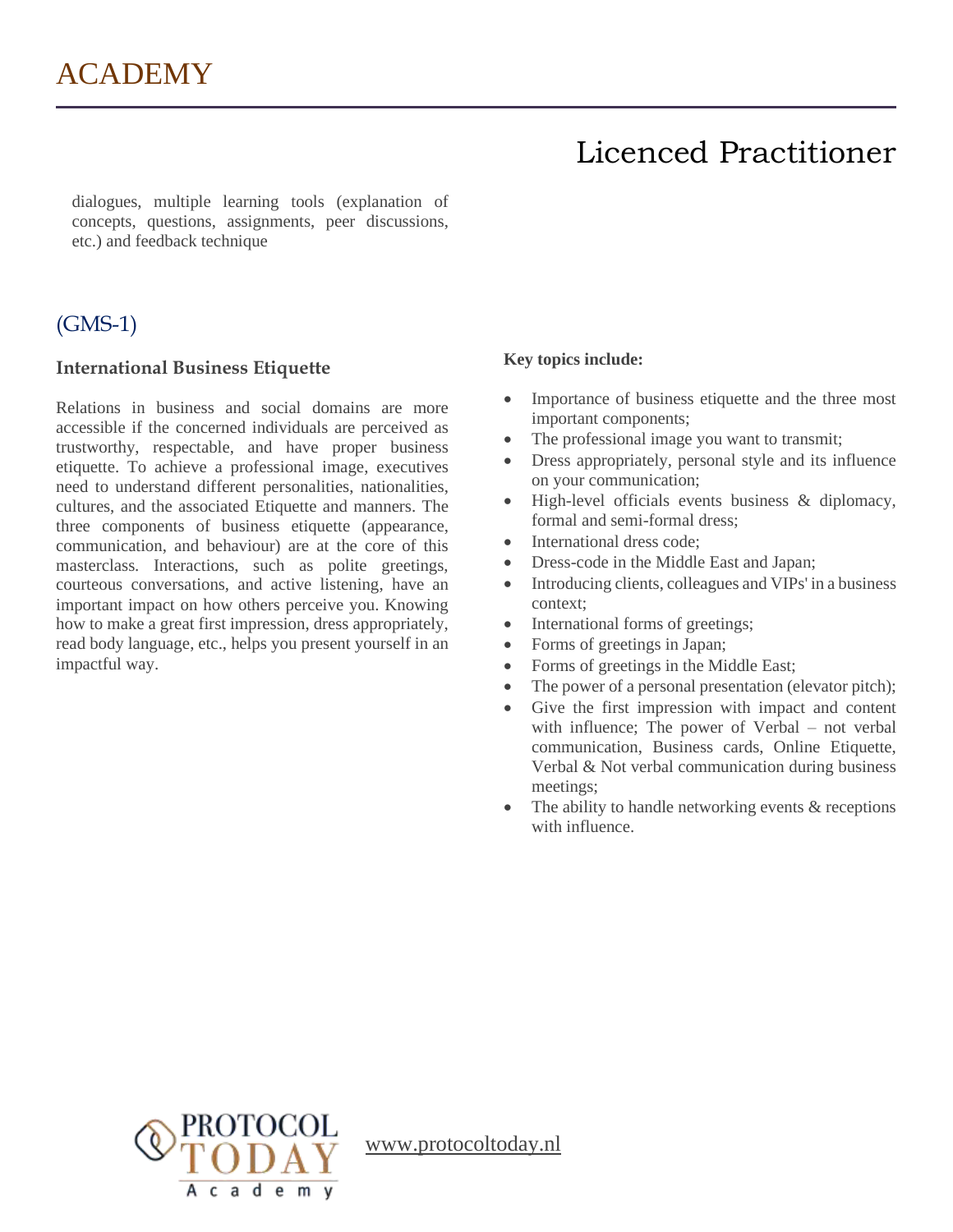### (GMS-3)

### **International Business Protocol**

In today's global economy and cross-border operations, there is an increasing need to understand business and diplomatic protocol and make the correct impressions.

The modern protocol knows how to be comfortable and at ease, empowered with confidence and authority to make others feel genuinely welcomed and comfortable. It is about creating the right environment for business and making an impact while maintaining courtesy and politeness in international affairs; meetings with ambassadors, government officials, international organisations, multinationals, corporations, and companies.

### **Key topics include:**

- Protocol vs Etiquette;
- Modern Protocol vs classic protocol as the key to building a relationship;
- Protocol as the key to creating and structuring meaningful encounters;
- Different kinds of protocol;
- The seating arrangement of precedence of guest in business meetings;
- The seating arrangement of precedence in diplomatic and international organisations;
- Rules of the flags and applications in business and diplomatic protocol;
- Flags in the car;
- Business communication protocol with partners from all over the world:
- Business protocol in Japan and China
- Bilateral meetings, Importance of rank & status;
- Bilateral meetings, make an effective entrance & mingle;
- Guest management protocols;
- Greeting and ushering

### (GMS-4)

### **International Cultural Intelligence**

The globalisation of the world demands leaders, managers, and executives to deal with the complexities of merging corporate cultures as part of leadership, cocreation, production, marketing, planning, decisionmaking, recruitment, and task assignments.

The Masterclass International Cultural Intelligence enables participants to understand the power and dimensions of cultures. It elaborates on the impact of cultures on negotiations, teamwork, contracting behaviour and management issues.

A core element of the masterclass is the Lewis Model, based on research analysis of the impact of culture in 135 countries. This model argues that humans, from any country in the world, can be divided into three clear behaviour-related categories: linear-active, multi-active and reactive.

### **Key topics include:**

- Cultural intelligence;
- Emotional intelligence
- The Power of Culture in Business;
- Dimensions of cultures:
- Intercultural & multicultural;
- Mindfulness:

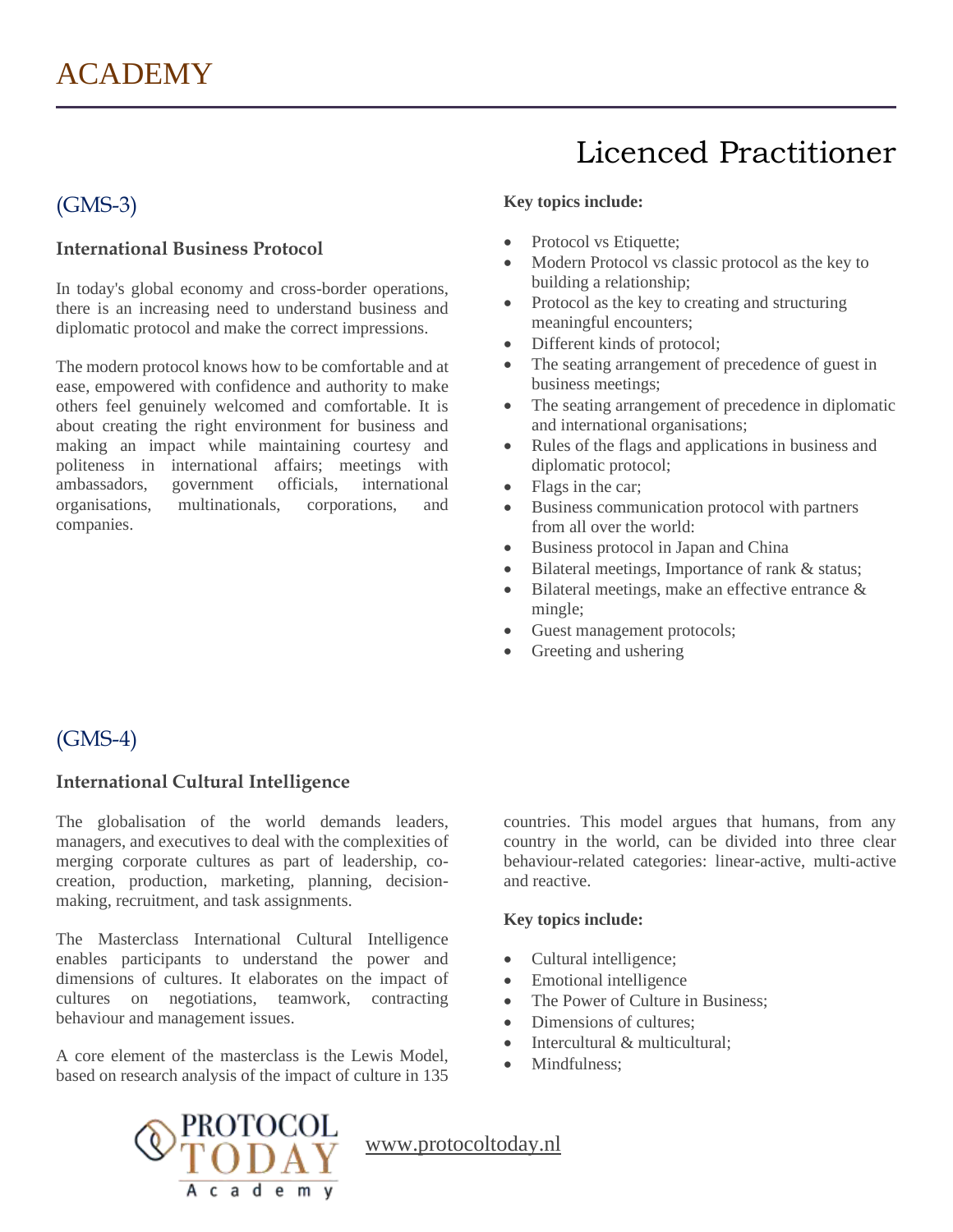- Analysis of cultures and impact on professional behaviour;
- Commonalities between different cultures:
- Cultural communication context;
- Non-verbal communication differences:
- Power distance;
- Problems solving & decision making;

### (GMS-5)

### **Dine like a Diplomat**

Good dining skills are a must when conducting business abroad or entertaining international clients in your own country. Table manners (or lack thereof) can have an impact on how individuals, and the companies they represent, are perceived.

This masterclass will reinforce your talents and provide valuable skills to enable you to master the appropriate skills in dining with executives from around the world, including host and guest duties, styles of eating, host duties, mingling proficiency and creating the right conversations.

This masterclass uses discussions and a three-course meal to impart the knowledge and skills needed in various dining situations.

### **Key topics include:**

- Etiquette on the table;
- Host duties and his protocol;
- Receiving of guests: what should you do at the receiving line?;
- Organising a proper business luncheon;
- What is the image you want to transmit;
- Protocol to make invitations: extending, accepting, and cancelling;

# Licenced Practitioner

- Conflict/negotiation style;
- The model of Lewis;
- Using the Lewis model to manage your international teams.
- Effective collaboration strategy;
- Cultural aspects of doing business in The Netherlands, Middle East, Japan and China.
- Guestlist, dress code, invitation card, and attendance confirmation (case study)
- International forms of address (titles);
- Dress code for formal dinners (white tie, black tie, lounge suits);
- Seating arrangement of precedence for business  $\&$ diplomatic meal;
- Select restaurant and table setting;
- Greeting guests and protocol aspects;
- Criteria for the placement of diner and protocol aspect;
- Tableware and Decoration, service and presentation;
- Decoration on the table:
- Dining table protocol & Etiquette;
- Handling table setting cutlery;
- Handling glassware;
- International variations on table settings as European, American, British
- Handling complex dishes;
- Menus;
- Etiquette for wine and wine glasses;
- Handling a speech/toast;
- Impactful Business Dine like a Diplomat with Selected Executive Guest (Case study)
- How to use the theory in this case study;
- Protocol design: developing the program.